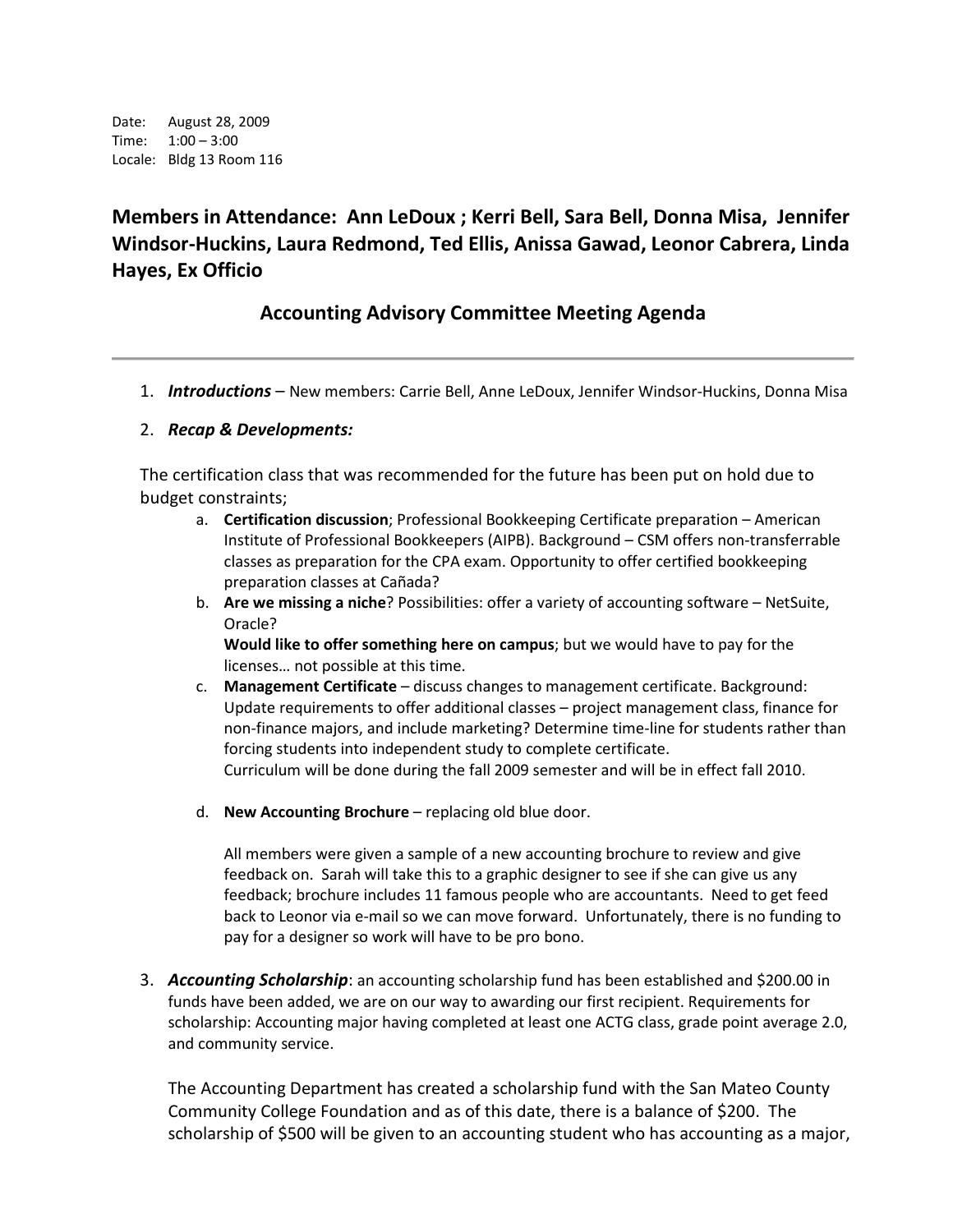completed a minimum of one accounting course, 2.0 GPA, and community service experience. Recommendation was to send to accounting firms, Jennifer asked for Leonor to send all the link requesting a donation link to the Foundation with some information about the newly established accounting scholarship. Also, we should include information about the Monopoly day coming up in March.

- 4. *Monopoly Tournament:* date to be set in March 2010. Grand prize donation tbd (Cañada Bookstore). Other prizes include: dinner for two at Paul's at the Villa, 50 minute session with Luisa Torelli, fitness trainer, Hasbro games (scrabble and monopoly) and a current board game from Gator Games & Hobbies.
	- a. Suggestions/Contacts for additional prizes?
	- b. Food donations: Ice cream from Dreyers freezer needed. Pizza? Sandwiches?
	- c. Brochure comments, suggestions ideas to offset paper cost? Sponsor business card donation.
	- d. Poster ideas design. Suggestions of local business for poster hanging.
	- e. Register for Tournament online—get process in place

March 6, 2009, 10 a.m. set up, 11 a.m. start of Tournament and end around 3 p.m. is the here at Canada College. With approval by Hasbro, we can use the Monopoly man, dog, and logo on all marketing materials. Louisa Turrella and Paul at the Villa – dinner for two.

Speederia – Pizza Shop might be able to donate food for the event or a prize for the event. All donations will go to the Accounting Scholarship fund.

The event itself is the following: Two 90 minute games; bankers will be accounting students who will handle. The winners to move to round two, will be the ones that have the most the property and cash, next round, a winner is declared with the most property and cash. Follow Monopoly rules and donated six games. Use original Monopoly items only—Hasbro also sent a Scrabble game; we need a minimum of 25 players. \$10 would be the entrance fee; Board gaming clubs, advertise everywhere; a national Monopoly tournament goes into the international tournament. The brochure suggests no one under the age of 8. The new form of marketing is tweeting and Facebook. Facebook Market Place and create an event and fan page—get directions, link to donation page, sign up for event, give all details and tell whether they are coming; Hasbro will also put it on their Monopoly Tournament page with the directions. Marketing materials will need to be created no later than December. Jennifer willing to take marketing materials to schools to market the Sylvan; accounting students will be the bankers, faculty will offer extra credit.

Need to attract a sufficient amount of people; have a game day including Bridge, \$10 to play, \$15 to join the tournament… Be part of the day's event… Game store representatives to bring new games, gamers, etc. Hasbro games could be represented at the event; offer two events per year, gaming and Monopoly. Need money to cover advertising costs, posters, four up advertising pieces; October 15 would be deadline for advertising; December sends to Hasbro for approval and then January start marketing…

\$15 – for nonstudents; \$10 – for students; badges for participants; \$5 for spectators

Invite local senior centers;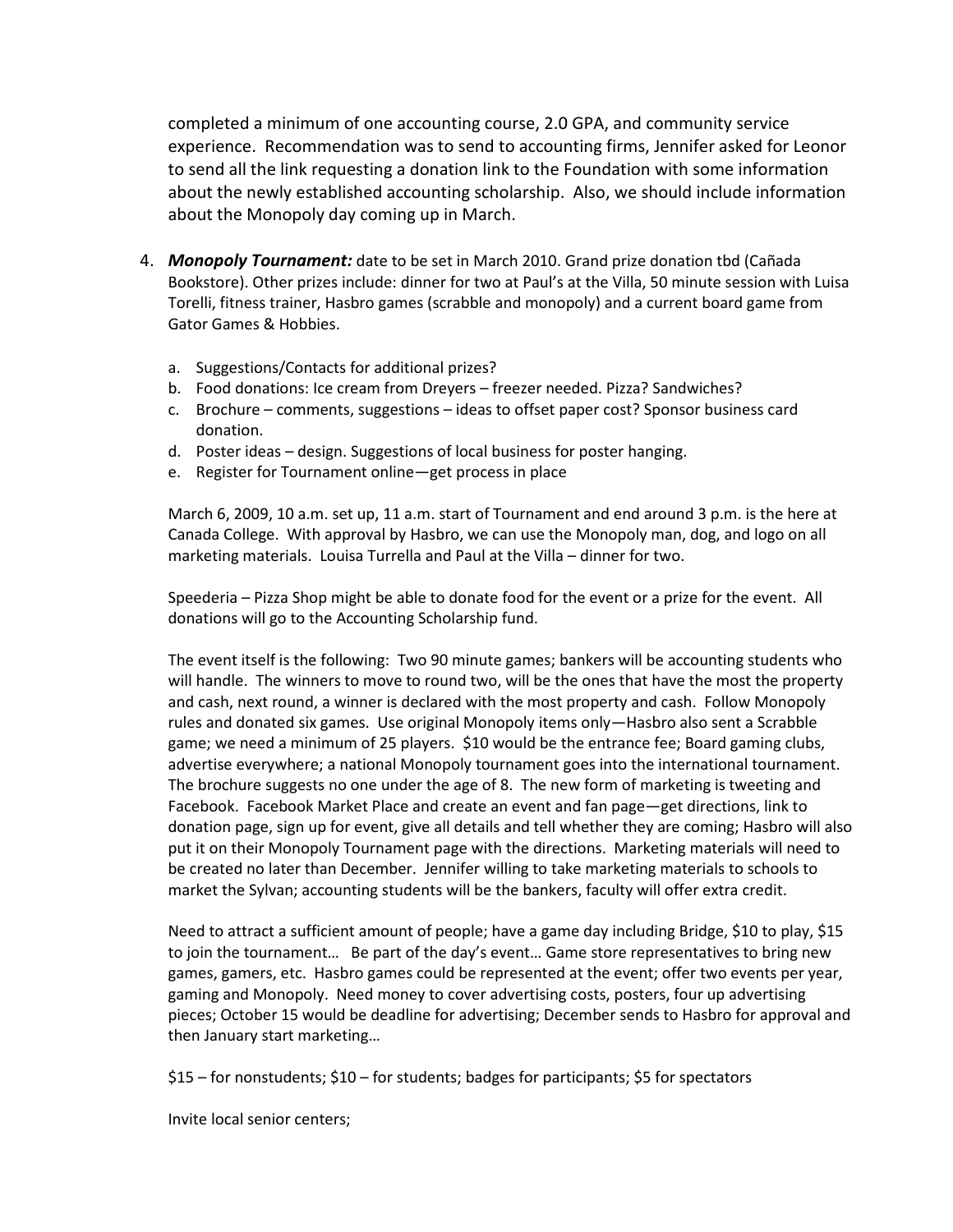Advertising will be put on the website, spotlight, and accounting webpage giving info on the upcoming Monopoly game day. Business card - \$100; sponsors would be for food, advertising, printing, etc. put business cards on website, as well.

Leonor will talk with the coaches to see how they can help out… Ted will bring posters to DeAnza when the time gets closer to advertise the event.

Dryer's Ice Cream is willing to donate – need to talk with Pacific Dining

Possible Pizzas from Avanti in San Carlos & Menlo Park;

Have a sponsor table with vendors; need to work with everyone… Canyon Inn is another possibility to work with.

Need:

Food, posters, marketing materials, and disseminate marketing materials, etc.

Make sure all marketing states: A Community Event—Open to All Ages over 8

Sarah, as a student, would go (5<sup>th</sup> Monday no meeting) to the City of Redwood City Council Meeting under Public Speaking section to talk about the Monopoly Upcoming event in early February.

Also, sign up through FaceBook….

Jennifer will help with advertisers Sarah/Kerri – Food Ann –  $Ted -$ Donna / Leonor – manage Timeline and deliverables… Anissa – Dick – Leonor Linda -

9/15 – Leonor will touch base to put together a list for a Monopoly Tournament Sub Committee meeting...

Jennifer will work with the PTA to create an email blast throughout schools

# *5. Generally Accepted Accounting Principles (GAAP) vs. International Financial Reporting.*

Background – there has been a discussion in the industry that business must be prepared to report in the International reporting and move away from GAAP. Should we look into offering International classes? International business, international finance, international management.

Publishing companies are doing webinars at this point; due to the budget crisis, we will not be offering any workshops on this topic.

#### *6. New Business*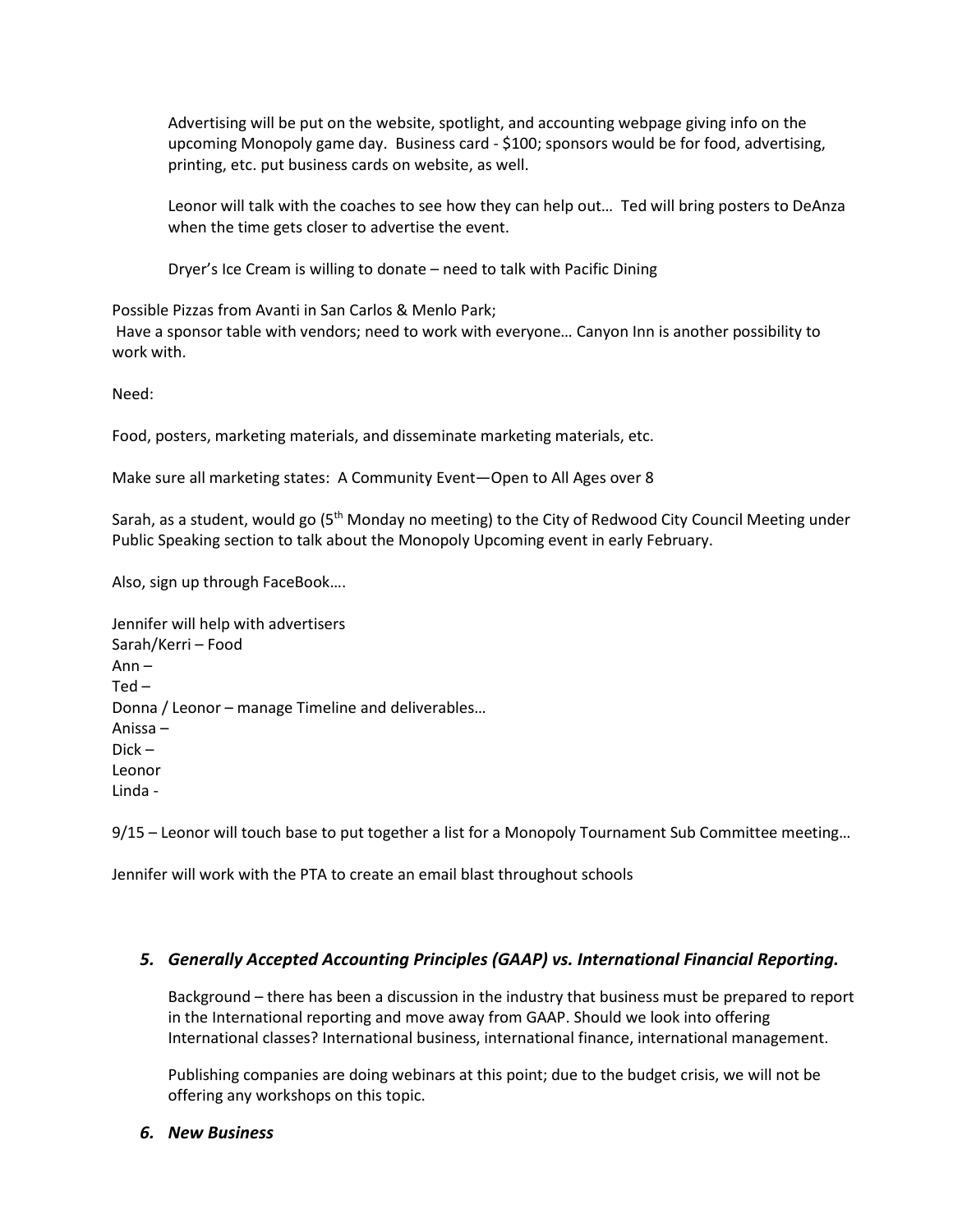*Meeting adjourned at 2:50 p.m.*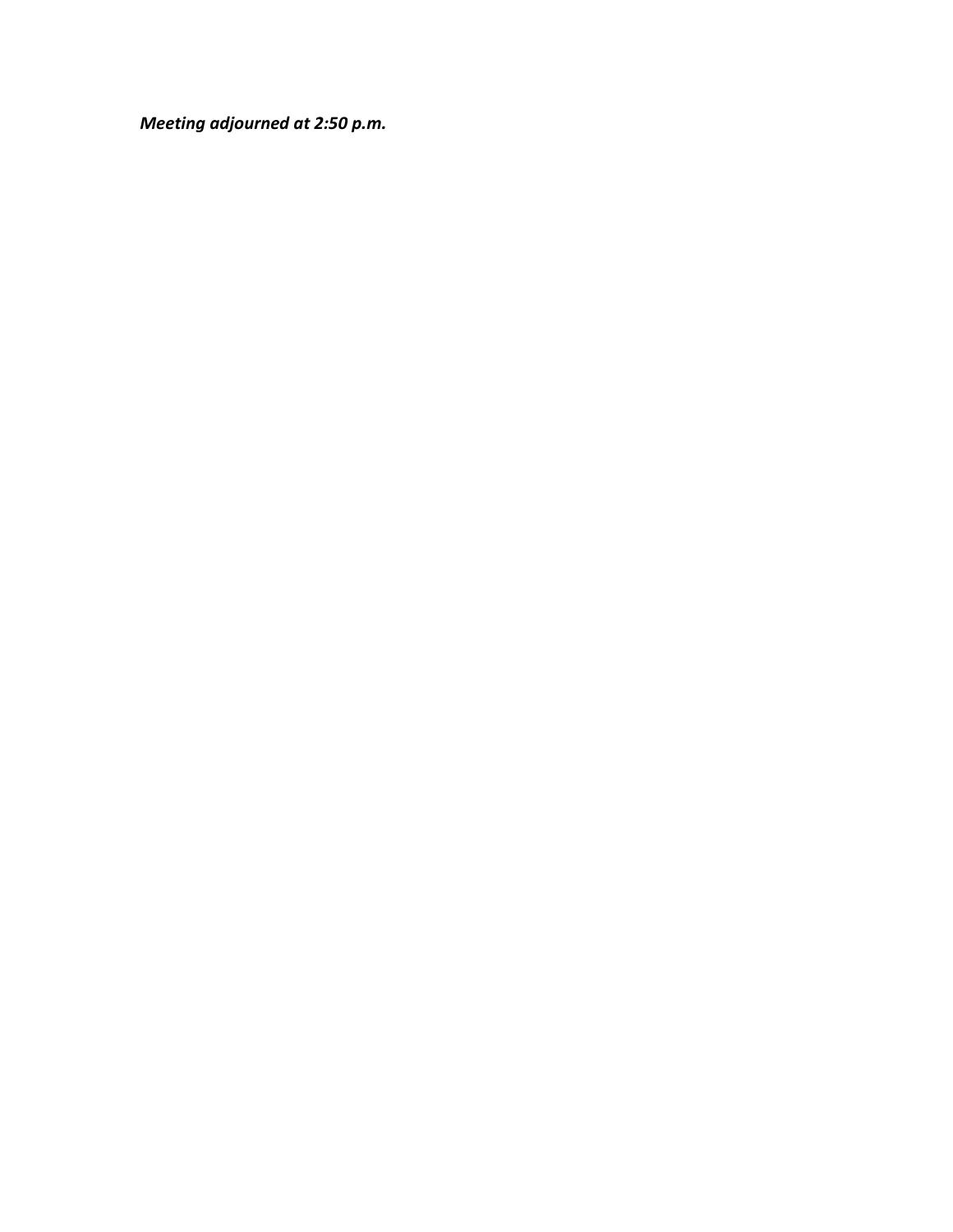Date: September 14, 2012 Time: 1:00 – 2:30 Locale: Paul's Diner in San Mateo

**Members in Attendance: Carri Bell, Sara Bell-Roberts, Dick Claire, Ted Ellis, Donna Misa, Maricel Bianco, Anissa Gawad, Ana Glodeck, Laura Redmond, Fleeta Rodriguez, Leonor Cabrera**

## **Accounting Advisory Committee Meeting Agenda**

- 1. *Introductions* All members introduced themselves. Maricel Bianco is our new student representative.
- 2. *Recap & Developments:*
	- a. *Accounting Scholarship*: Two accounting scholarships were awarded in May 2012. The students were Jose Cardenas and Tristan Sheldon. Each received \$500 and are continuing with their education; Tristan to Haas School of Business, UC Berkeley, Jose plans to attend UC Santa Barbara.
	- b. **Accounting Internships:** A question asking if our committee members would support and hire an intern for their practices. It was determined that they would if the internship was not paid and the student was successful in these classes: QuickBooks, ACTG 100/ACTG 121 (ACTG 131, managerial accounting was discussed and determined unnecessary). Additionally, the committee stated that an advanced excel course should be required.
	- c. **Advanced Accounting Course:** a discussion began about the skills needed to be a successful bookkeeper in the Bay Area. It was determined that the courses currently offered on campus were not robust enough for employment. Specifically regarding Excel applications - all members were unanimous in this point. Leonor to follow up with Dean Linda Hayes about offering an advanced Excel for accountants and changing the requirements for the Bookkeeping and Accounting Certificate currently offered on campus.
	- d. **Professional Bookkeeping Certificate:** members agree that the current Bookkeeping and Accounting Certificate offered on campus do not qualify students for hire in the Bay Area due to the quality of candidates currently seeking employment. Professional Bookkeeping Certificate preparation – American Institute of Professional Bookkeepers (AIPB) will increase a student's employment qualifications. Possibilities: offering a preparation course similar to UC Santa Cruz extension. Funding may be available through new employment grants offered by the US Government. This item to be revisited in Spring 2013. Committee members mentioned that the actual testing must occur at a Prometric location and cannot be completed on campus unless the college becomes a Prometric Testing Center. This company conducts various professional tests; the CPA exam as well as the Professional Bookkeeping Exam. Leonor mentioned that the Administration might want to explore the possibility of the college becoming certified in order for students to take the test on campus.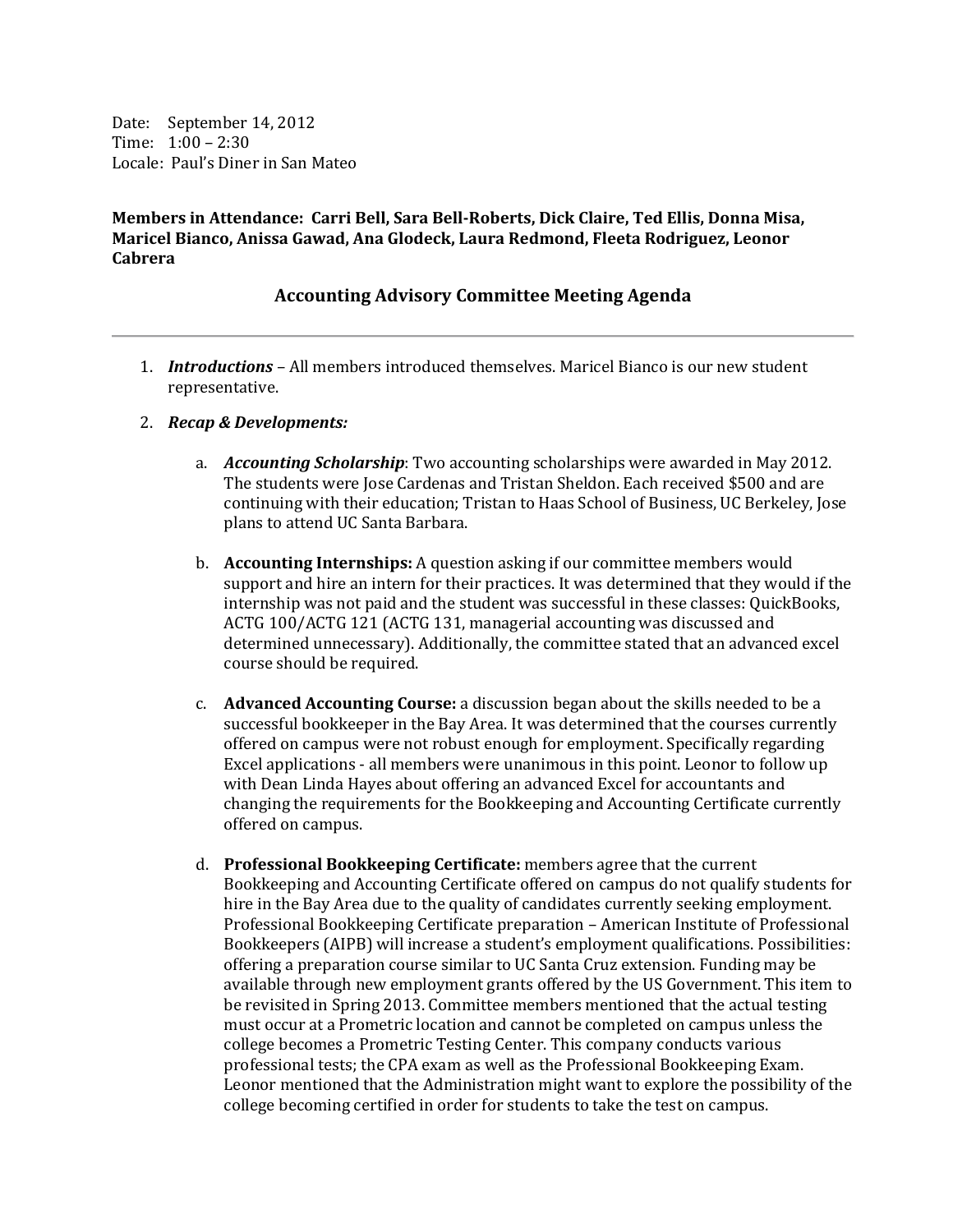- e. **Professional Bookkeepers Information Night:** the members were asked if they would come to campus and inform the Cañada College community about Professional Bookkeepers. As the certification is not well known – current accounting students will discover how certification will prepare them for employment and learn about the certification program and requirements. Time Frame: Fall 2013.
- 3. *Monopoly Tournament:* October 27, 2012 at the Canada College Grove from 10:00 to 3:00.
	- a. Leonor has completed the paperwork for the event and is awaiting approval.
	- b. The poster will be revised for Printing. Robert Hood, the Marketing Manager will add to the student calendar.
	- c. Donations for silent auction: Handmade Quilt, framed photograph from Gail Kamei, and others to be determined.
	- d. Donations for Prizes: Amazon Kindle Leonor Cabrera, Dinner for Two Paul's Diner, Gift Certificates – Borders, Staples and In and Out Burger, Gator Games. Hasbro has sent 3 games as prizes.
	- e. Speederia Pizza Shop might be able to donate food for the event or a prize for the event – Carrie Bell & Sarah Bell-Roberts.
	- f. Additional prizes and donations for silent auction members agreed to ask clients, friends, and family.
	- g. Register for Tournament Leonor to put process in place.

The event itself is the following: Two 90 minute games; bankers will be accounting students who will handle. The winners to move to round two, they will be the players who have accumulated the most the property and cash, next round, a winner is declared. Monopoly rules to be followed and use original Monopoly items only—we need a minimum of 25 players. \$10 for students and seniors and the general public would be charged \$15.

Lunch and the meeting were adjourned at 2:30.